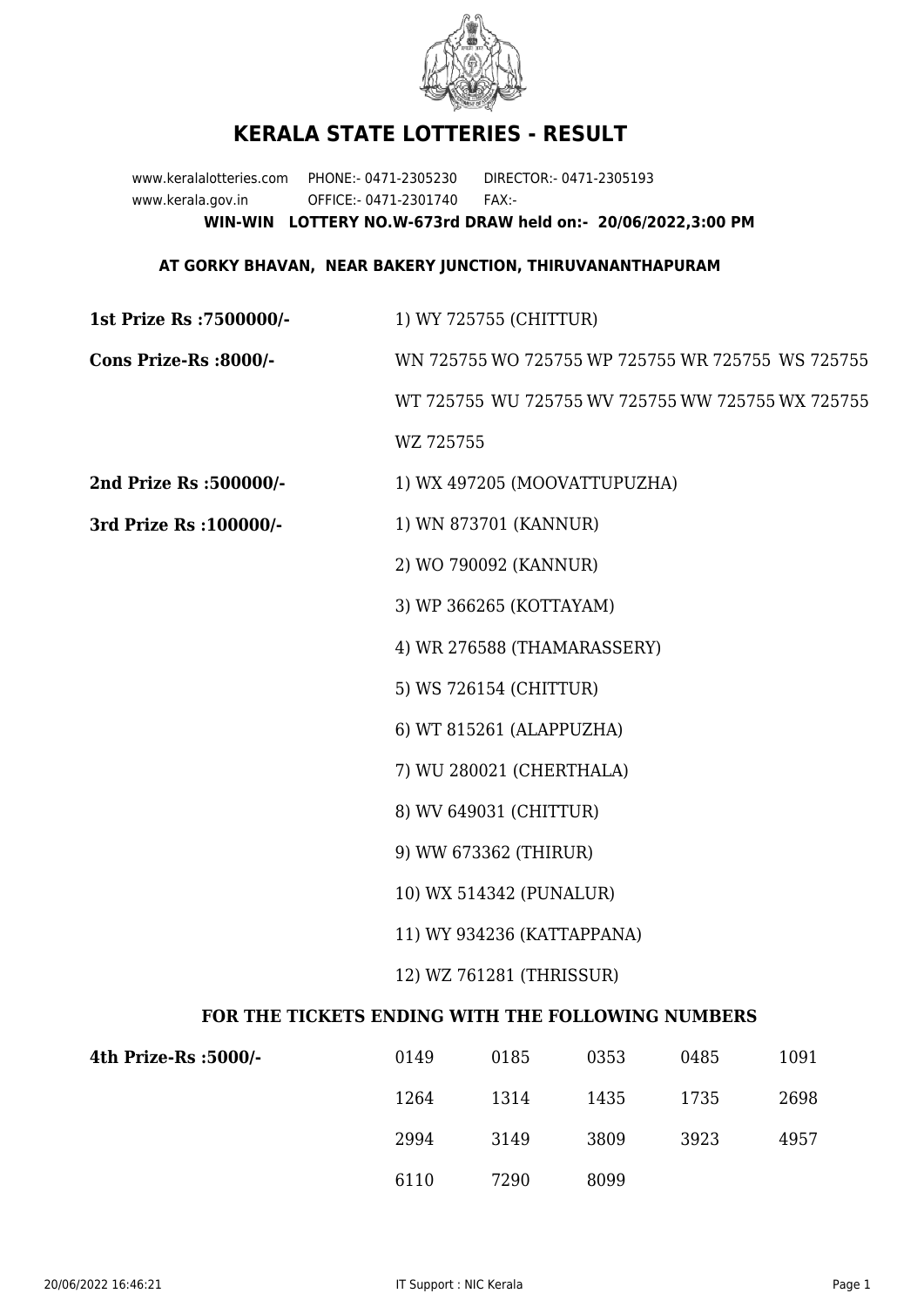| 5th Prize-Rs : 2000/- | 0050 | 0264 | 0657 | 2864 | 4019 |
|-----------------------|------|------|------|------|------|
|                       | 4477 | 6295 | 7863 | 8919 | 9407 |
| 6th Prize-Rs : 1000/- | 0313 | 1434 | 1915 | 1952 | 4291 |
|                       | 4389 | 4447 | 4581 | 6345 | 6407 |
|                       | 7097 | 7109 | 8193 | 9307 |      |
| 7th Prize-Rs :500/-   | 0020 | 0034 | 0217 | 0283 | 0476 |
|                       | 0545 | 0613 | 0707 | 0813 | 1029 |
|                       | 1141 | 1196 | 1644 | 1746 | 1780 |
|                       | 1949 | 2060 | 2159 | 2221 | 2325 |
|                       | 2421 | 2462 | 2479 | 2520 | 2571 |
|                       | 2613 | 2757 | 3227 | 3307 | 3392 |
|                       | 3459 | 3542 | 3551 | 3666 | 3716 |
|                       | 3913 | 3930 | 4060 | 4137 | 4362 |
|                       | 4423 | 4622 | 4627 | 4919 | 5228 |
|                       | 5309 | 5852 | 6129 | 6186 | 6305 |
|                       | 6320 | 6547 | 6577 | 6724 | 7050 |
|                       | 7133 | 7140 | 7351 | 7519 | 7575 |
|                       | 7700 | 7702 | 7721 | 7933 | 8109 |
|                       | 8191 | 8229 | 8266 | 8335 | 8350 |
|                       | 8372 | 8391 | 8927 | 8955 | 8972 |
|                       | 9088 | 9412 | 9624 | 9657 | 9705 |
|                       | 9952 | 9953 |      |      |      |
| 8th Prize-Rs : 100/-  | 0083 | 0256 | 0347 | 0368 | 0379 |
|                       | 0401 | 0495 | 0669 | 0713 | 1046 |
|                       | 1116 | 1135 | 1182 | 1254 | 1290 |
|                       | 1446 | 1544 | 1624 | 1658 | 1789 |
|                       | 2146 | 2147 | 2192 | 2194 | 2269 |
|                       | 2349 | 2529 | 2688 | 2720 | 2724 |
|                       | 2730 | 2815 | 2955 | 3085 | 3086 |